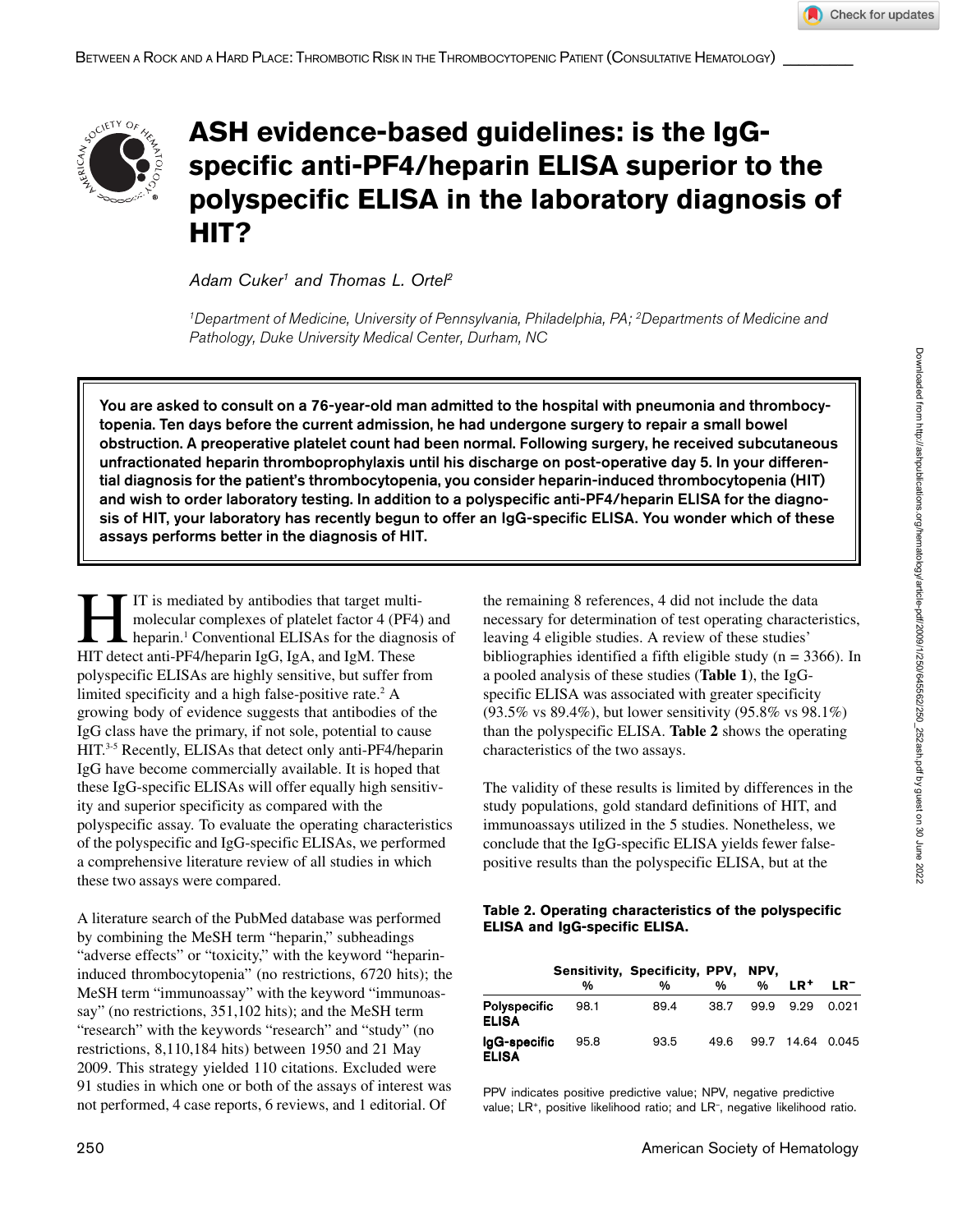Downloaded from http://ashpublications.org/hematology/article-pdf/2009/1/250/645562/250\_252ash.pdf by guest on 30 June 2022

#### **Table 1. Studies comparing the polyspecific ELISA and IgG-specific ELISA in the diagnosis of heparin-induced thrombocytopenia (HIT).**

|    |                                                                                  |                                                                          | <b>Polyspecific ELISA</b> |     |      |           | IgG-specific ELISA |          |     |       |     |          |
|----|----------------------------------------------------------------------------------|--------------------------------------------------------------------------|---------------------------|-----|------|-----------|--------------------|----------|-----|-------|-----|----------|
|    | Ref Study population (n)                                                         | <b>Definition of HIT</b>                                                 | Assay                     | ТP  | TN   | <b>FP</b> | FN                 | Assav    | ТP  | TN    | FP. | FN       |
| 6  | Patients with suspected HIT<br>(500)                                             | Positive HIPA and intermediate<br>to high clinical pre-test probability* | GTI <sup>+</sup>          | 35  | 376  | 89        | 0                  | In-house | 35  | 414   | 51  | $\Omega$ |
| 7  | Patients with suspected HIT<br>(100)                                             | Positive SRA and intermediate to<br>high clinical pre-test probability*  | GTI <sup>+</sup>          | 16  | 68   | 16        | $\Omega$           | In-house | 16  | 69    | 15  | - 0      |
| 8  | Patients with suspected HIT<br>(1582)‡                                           | Positive HIPA                                                            | In-house                  | 95  | 1386 | 100       |                    | In-house | 92  | 1412§ | 76  | 2§       |
| 9  | Patients with suspected HIT<br>(736)                                             | Positive HIPA                                                            | In-house                  | 50  | 632  | 51        | 3                  | In-house | 46  | 655§  | 28  | 78       |
| 10 | Patients receiving thrombo-<br>prophylaxis after total hip<br>arthroplasty (448) | Clinical                                                                 | GTI <sup>+</sup>          | 14  | 357  | 77        | $\Omega$           | In-house | 14  | 393   | 36  | $\Omega$ |
|    | Pooled total 3366                                                                |                                                                          |                           | 210 | 2819 | 333       | 4                  |          | 203 | 2943  | 206 | 9        |

\*Clinical probability estimated using the 4T's scoring system.

†Genetics Testing Institute (Waukesha, WI, USA)

‡Patients with an indeterminate HIPA result in the original study were excluded from the current analysis

§Patients with a negative polyspecific ELISA were not tested with the IgG-specific ELISA and are assumed to be negative with respect to this assay for the current analysis

¶Fall of ≥ 50% in platelet count beginning on day ≥ 5 of heparin therapy without other apparent cause and platelet count recovery upon cessation of heparin

TP indicates true positive; TN, true negative; FP, false positive; FN, false negative; HIPA, heparin-induced platelet activation assay; and SRA, carbon-14 labeled serotonin release assay.

possible expense of missing a small proportion of patients with true HIT who are captured by the polyspecific assay. Clinical economic analyses that define the costs of falsepositive and false-negative results are required to determine whether this is an acceptable trade-off. Until such analyses are available, we recommend use of the more sensitive polyspecific ELISA as a screening test for HIT (Grade 2C).

#### **Disclosures**

Conflict-of-interest disclosure: The authors declare no competing financial interests. Off-label drug use: None disclosed.

## **Correspondence**

Adam Cuker, MD, Penn Comprehensive Hemophilia and Thrombosis Program, Medical Arts Bldg, Ste 106, 51 N 39<sup>th</sup> St, Philadelphia, PA 19104; e-mail: adam.cuker@uphs.upenn.edu

#### **References**

- 1. Amiral J, Bridey F, Dreyfus M, et al. Platelet factor 4 complexed to heparin is the target for antibodies generated in heparin-induced thrombocytopenia. Thromb Haemost. 1992;68:95-96.
- 2. Arepally GM, Ortel TL. Clinical practice: heparininduced thrombocytopenia. N Engl J Med. 2006:355;809-817.
- 3. Suh JS, Malik MI, Aster RH, Visentin GP. Characteriza-

tion of the humoral immune response in heparininduced thrombocytopenia. Am J Hematol. 1997:54;196-201.

- 4. Vun CM, Evans S, Chesterman CN. Anti-PF4-heparin immunoglobulin G is the major class of heparininduced thrombocytopenia antibody: findings of an enzyme-linked immunofiltration assay using membrane-bound hPF4-heparin. Br J Haematol. 2001:112;69-75.
- 5. Lindhoff-Last E, Gerdsen F, Ackermann H, Bauersachs R. Determination of heparin-platelet factor 4-IgG antibodies improves diagnosis of heparin-induced thrombocytopenia. Br J Haematol. 2001:113;886-890.
- 6. Bakchoul T, Giptner A, Najaoui A, Bein G, Santoso S, Sachs UJH. Prospective evaluation of PF4/heparin immunoassays for the diagnosis of heparin-induced thrombocytopenia. J Thromb Haemost. Prepublished on April 30, 2009, as DOI 10.1111/j.
- 7. Lo GK, Sigouin CS, Warkentin TE. What is the potential for overdiagnosis of heparin-induced thrombocytopenia? Am J Hematol. 2007;82:1037-1043.
- 8. Greinacher A, Juhl D, Strobel U, et al. Heparin-induced thrombocytopenia: a prospective study on the incidence, platelet-activating capacity, and clinical significance of antiplatelet factor 4/heparin antibodies of the IgG, IgM, and IgA classes. J Thromb Haemost. 2007;5:1666-1673.
- 9. Juhl D, Eichler P, Lubenow N, Strobel U, Wessel A,